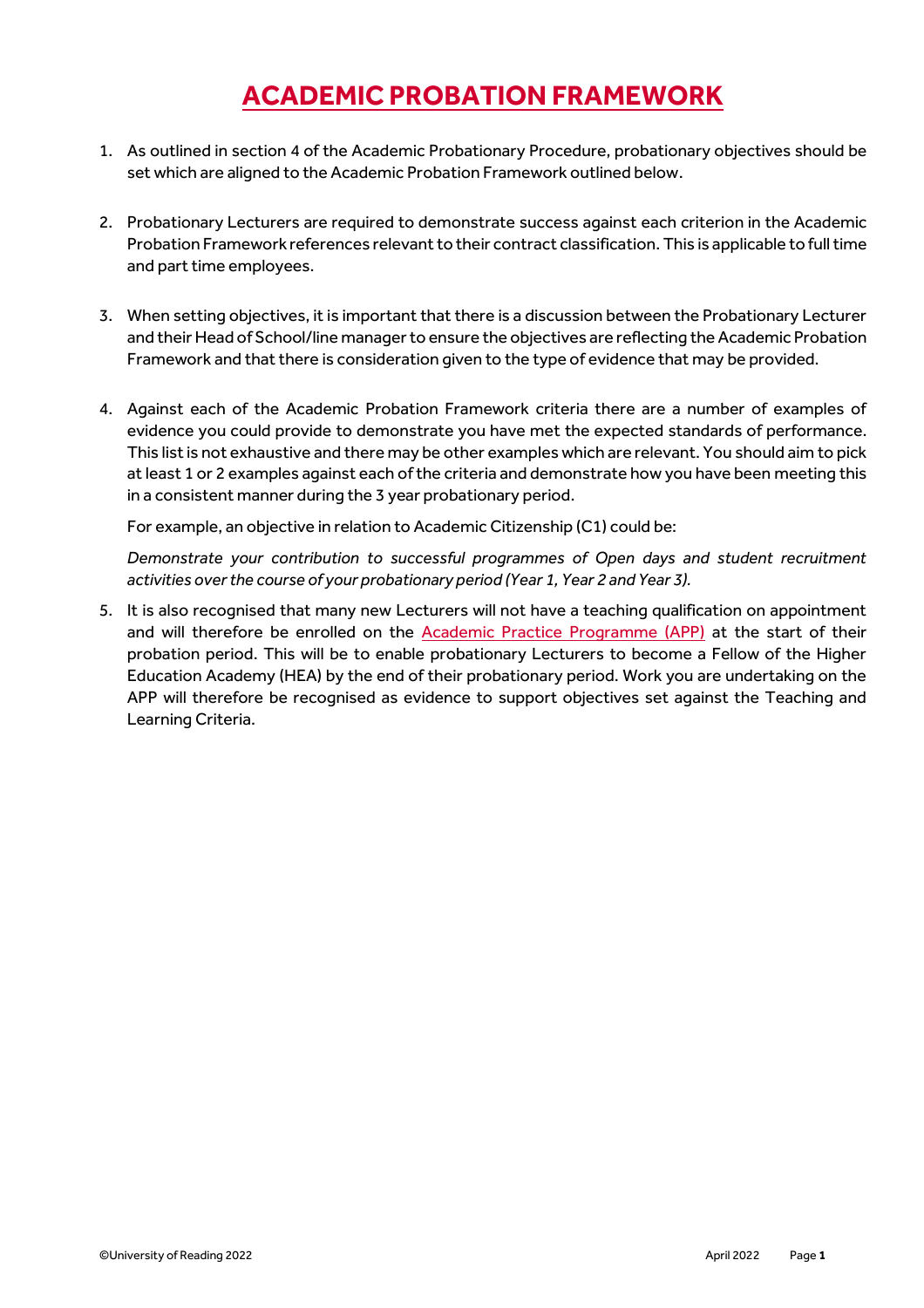### **ACADEMIC CITIZENSHIP AND EMERGING LEADERSHIP CRITERIA**

#### Probationary lecturer

| Criteria (definitions in italics)    |                                                                                                                                                                                                                                                                                                                                                                                                                                                                                                                                                                                                        | Examples of evidence could include:                                                                                                                                                                                                                                                                                                                                                                                                                                                                                                                                                                                                                                                                                                                                                                                                                                                                                                                                                                                                                                                                                                                             |
|--------------------------------------|--------------------------------------------------------------------------------------------------------------------------------------------------------------------------------------------------------------------------------------------------------------------------------------------------------------------------------------------------------------------------------------------------------------------------------------------------------------------------------------------------------------------------------------------------------------------------------------------------------|-----------------------------------------------------------------------------------------------------------------------------------------------------------------------------------------------------------------------------------------------------------------------------------------------------------------------------------------------------------------------------------------------------------------------------------------------------------------------------------------------------------------------------------------------------------------------------------------------------------------------------------------------------------------------------------------------------------------------------------------------------------------------------------------------------------------------------------------------------------------------------------------------------------------------------------------------------------------------------------------------------------------------------------------------------------------------------------------------------------------------------------------------------------------|
| C1<br>Essential<br>(A  )             | Academic citizenship<br>Demonstration of personal<br>commitment towards the successful<br>development of the University and its<br>communities, and of a commitment<br>to our values for working together and<br>professional behaviours. Taking a<br>share of the many and varied activities<br>that we carry out together at<br>University, School and Department<br>level, that are essential to our<br>academic success.                                                                                                                                                                           | Examples of good practice taken from the<br>$\bullet$<br>University's "Values for Working Together and<br>Professional Behaviours" document.<br>Constructive and active contributions to<br>$\bullet$<br>School/University life.<br>Contributing to successful programmes of<br>Open Day, Visit days, welcome week and<br>student recruitment activities.<br>Active involvement in widening participation<br>$\bullet$<br>and outreach activities.<br>A share in volunteering for necessary one-off<br>duties.<br>Assiduous performance of personal tutor<br>٠<br>duties.<br>Active involvement in University staff network<br>٠<br>groups, e.g. Women@Reading, LGBT Plus.<br>Contributing to work towards achieving School<br>and University diversity and inclusion and/or<br>sustainability targets.<br>Effective contributions to administrative roles<br>٠<br>within Schools or the wider University.<br>Panel member, or other contribution, in<br>recruitment and induction of new staff<br>members.                                                                                                                                                     |
| C <sub>2</sub><br>Essential<br>(A  ) | Continuing professional<br>development to ensure working<br>practice is up to date.<br>In addition to expectations of<br>engagement with the Academic<br>Practice Programme, it is expected<br>that probationary staff will engage<br>with other professional development<br>activities. Evidence of reflection on<br>these activities is required, with some<br>of this reflection explicitly included in<br>the probation case. We expect that<br>professional development will usually<br>be achieved through a combination of<br>undertaking new activities and roles;<br>and of self-development. | Personal training record, this coupled to<br>$\bullet$<br>reflection on impacts that training has had on<br>your working practice.<br>A record of significant<br>$\bullet$<br>conferences/workshops, etc. attended since<br>joining the University, and reflection on how<br>these may have shaped your subsequent work<br>and future plans.<br>Details of your own contributions to support<br>the professional development of other<br>colleagues in the University and/or externally,<br>for example through mentoring activities, etc.<br>An account of activities/roles that you have<br>undertaken which have contributed to your<br>professional development, with an explanation<br>of/reflection on the associated development<br>that has taken place e.g attending training<br>courses, seminars, conferences, and/or<br>through personal study and reading and<br>providing a brief explanation in the submission<br>of how these activities have contributed to<br>your professional development and/or inform<br>your working practices. These activities should<br>reflect development in teaching expertise as<br>well as research/scholarship. |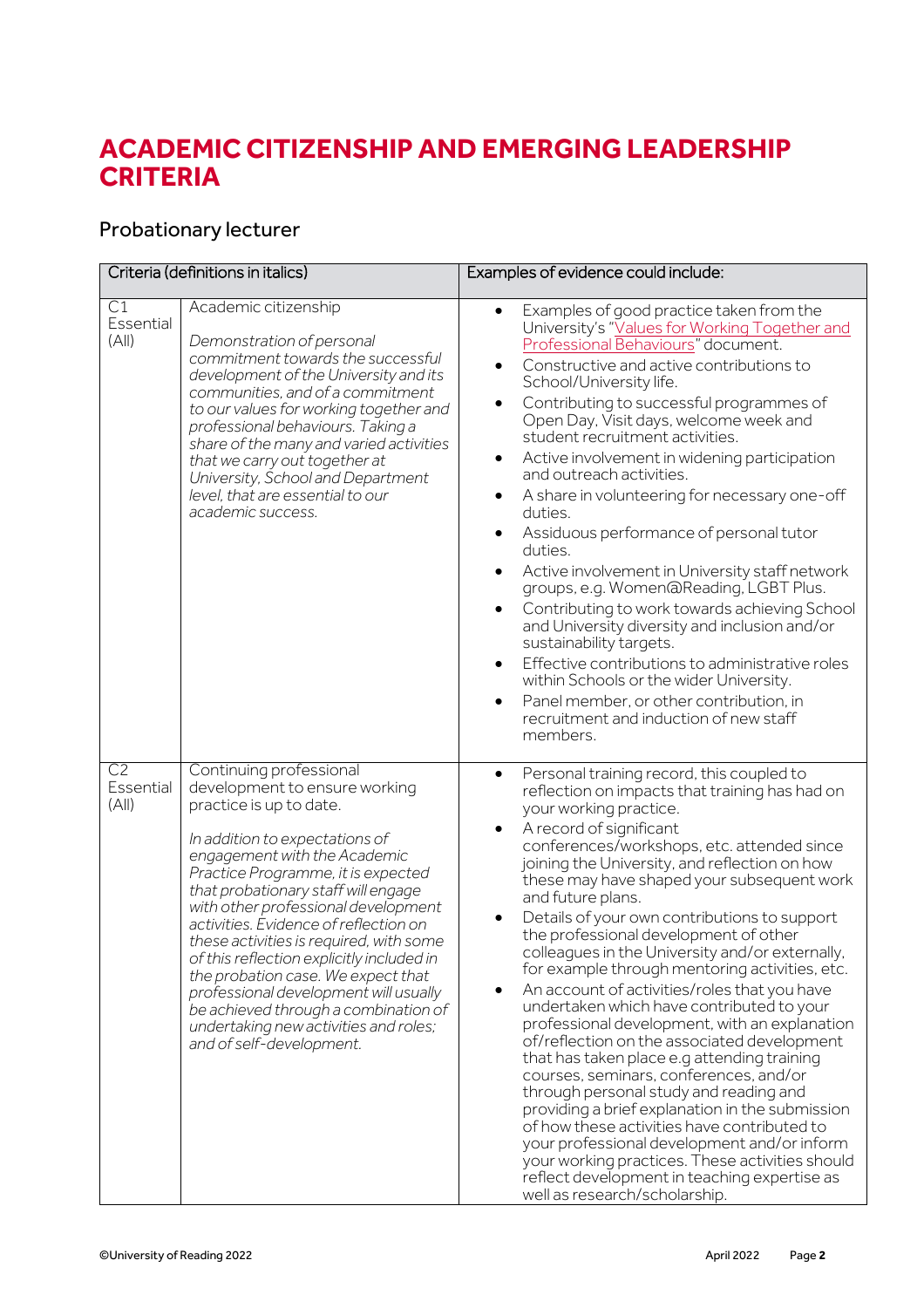| C <sub>3</sub><br>Essential<br>(A  ) | Developing academic leadership<br>This interpreted broadly to include<br>leadership within your departments or<br>Schools, or leadership associated to<br>your discipline (this latter may be<br>exhibited largely through externally-<br>focussed activities, or through<br>activities locally at Reading). We<br>interpret leadership to include<br>leadership within disciplines and of<br>groups of staff and/or research<br>students/teaching assistants);<br>leadership of activities; leadership by<br>example in a variety of external<br>engagement activities; leadership<br>through active membership of groups<br>within the University or externally that<br>are responsible for significant<br>activities or developments. We<br>expect that leadership will largely be<br>discipline focused, with evidence of a<br>developing leadership contribution<br>within the School/University | Leadership by example in external<br>$\bullet$<br>engagement, this interpreted broadly to<br>include: external presentations of various sorts<br>(at academic conferences, to external<br>partners, to lay audiences, as part of schools<br>outreach); the nurturing and development of<br>external relationships important to the School<br>or University.<br>Contributing to peer review of academic<br>$\bullet$<br>publications or grant proposals.<br>Contributions to initiatives to achieve external<br>$\bullet$<br>engagement from research, and/or impact<br>beyond academia.<br>Organisation of conferences, workshops or<br>external roles such as local School Governor<br>etc.<br>Shaping the discipline within the University.<br>٠<br>Contributing to the organisation and running<br>$\bullet$<br>of professional associations or learned<br>societies nationally or internationally.<br>Robust financial management of<br>Project/Grant budgets in line with University<br>strategy.<br>Contribution to widening participation and<br>$\bullet$<br>outreach activities.<br>Actively supporting the diversity and inclusion<br>٠<br>agenda.<br>Engagement with University staff network<br>$\bullet$<br>groups, e.g. Women@Reading, LGBT Plus.<br>Taking responsibility for Health and Safety<br>$\bullet$<br>issues centred on own activities.<br>Representing the School in working<br>$\bullet$<br>constructively with other parts of the<br>University and/or external organisations<br>Spending time developing students and/or<br>staff, for example through mentoring, line<br>management, and/or leading research groups.<br>Constructive and active contributions to<br>$\bullet$<br>School/University committees and working<br>groups. |
|--------------------------------------|-------------------------------------------------------------------------------------------------------------------------------------------------------------------------------------------------------------------------------------------------------------------------------------------------------------------------------------------------------------------------------------------------------------------------------------------------------------------------------------------------------------------------------------------------------------------------------------------------------------------------------------------------------------------------------------------------------------------------------------------------------------------------------------------------------------------------------------------------------------------------------------------------------|--------------------------------------------------------------------------------------------------------------------------------------------------------------------------------------------------------------------------------------------------------------------------------------------------------------------------------------------------------------------------------------------------------------------------------------------------------------------------------------------------------------------------------------------------------------------------------------------------------------------------------------------------------------------------------------------------------------------------------------------------------------------------------------------------------------------------------------------------------------------------------------------------------------------------------------------------------------------------------------------------------------------------------------------------------------------------------------------------------------------------------------------------------------------------------------------------------------------------------------------------------------------------------------------------------------------------------------------------------------------------------------------------------------------------------------------------------------------------------------------------------------------------------------------------------------------------------------------------------------------------------------------------------------------------------------------------------------------------------------------------------------------|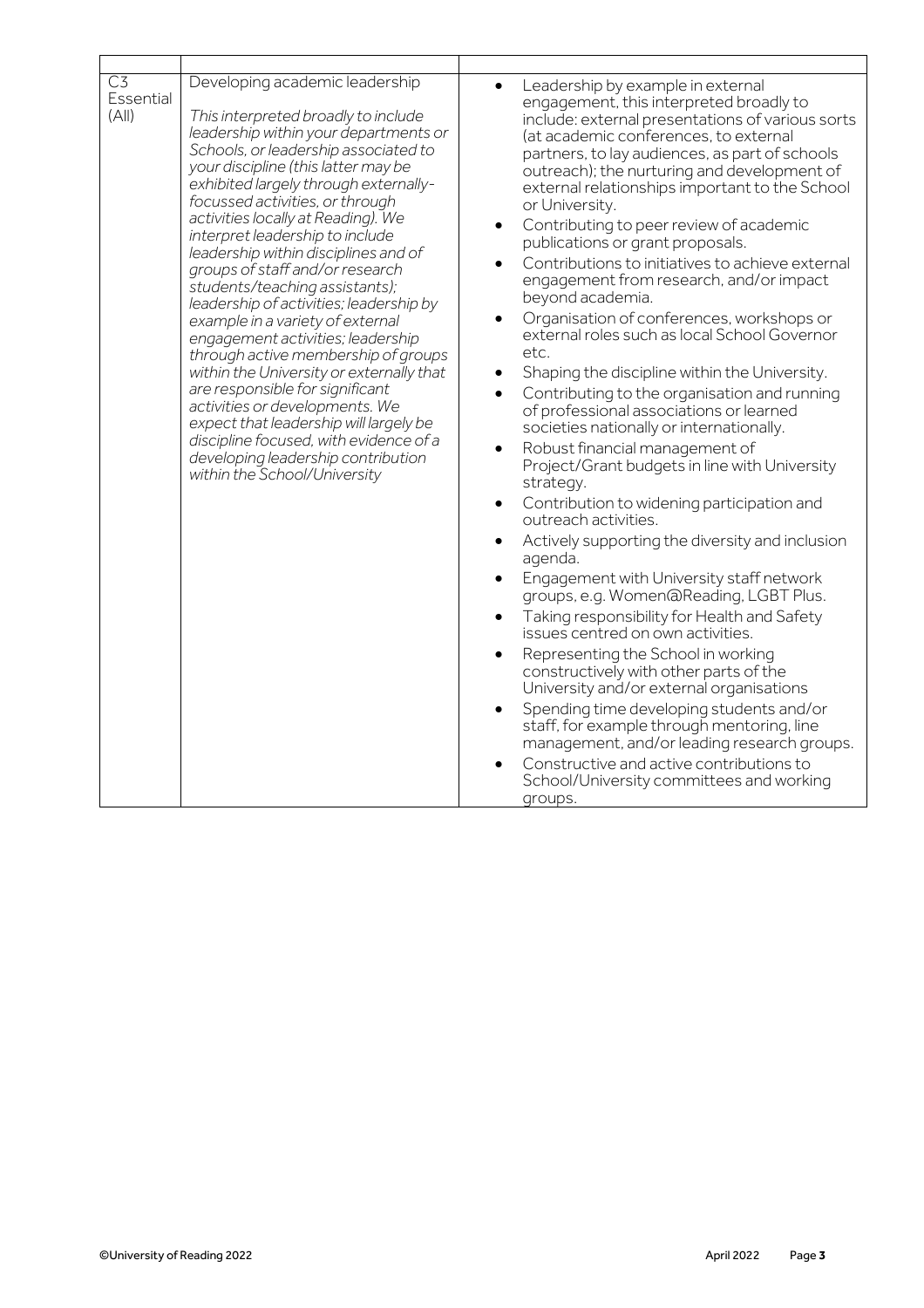# **TEACHING AND LEARNING CRITERIA**

### Probationary lecturer

|                              | Criteria                                                                                                                           | Examples of evidence could include:                                                                                                                                                                                                                                                                                                                                                                                                                                                                                                                                                                                                                                                                                                                                                                                                                                                                                                                                                                                                                                                                                       |
|------------------------------|------------------------------------------------------------------------------------------------------------------------------------|---------------------------------------------------------------------------------------------------------------------------------------------------------------------------------------------------------------------------------------------------------------------------------------------------------------------------------------------------------------------------------------------------------------------------------------------------------------------------------------------------------------------------------------------------------------------------------------------------------------------------------------------------------------------------------------------------------------------------------------------------------------------------------------------------------------------------------------------------------------------------------------------------------------------------------------------------------------------------------------------------------------------------------------------------------------------------------------------------------------------------|
| Τ1<br>Essential<br>(T&R, TI) | Established a record of<br>good teaching and<br>learning practice                                                                  | Positive student module or programme evaluation<br>$\bullet$<br>Positive student feedback<br>$\bullet$<br>Positive feedback from student experience surveys<br>$\bullet$<br>A record of good levels of student<br>$\bullet$<br>progression/completion/attainment<br>Successful outcomes of supervision of UG and/or<br>$\bullet$<br>PG projects<br>Evidence of planned interventions to lead to<br>٠<br>improvements in student attainment<br>Positive feedback from peer review of teaching<br>٠<br>Positive feedback from External Examiners<br>$\bullet$<br>Nomination for, or award of, RUSU excellence<br>$\bullet$<br>award<br>Discipline/subject/School awards for T&L<br>٠<br>Positive comments from Periodic Review<br>$\bullet$<br>Use of innovative teaching approaches or<br>pedagogies e.g. TEL, Team-Based Learning,<br>Enquiry Based Learning, Research-enhanced<br>teaching<br>Evidence of sharing good teaching and learning<br>practices with others<br>Demonstrable support for student learning and the<br>$\bullet$<br>student experience, such as organisation of Week 6<br>activities for students |
| T2<br>Essential<br>(T&R, TI) | An effective contribution<br>to Teaching and<br>Learning at disciplinary,<br>interdisciplinary, School<br>and/or University level. | Positive contribution to modules and/or<br>$\bullet$<br>programmes<br>Effective module co-ordination<br>Developing contributions to curriculum<br>$\bullet$<br>development/delivery and/or assessment<br>Contribution to specific innovations in curriculum<br>design/planning and/or delivery<br>Contribution to interdisciplinary initiatives at<br>School/University levels (e.g. in Working Groups)<br>Contributions to teaching collaboration between<br>University of Reading and University of Reading<br>Malaysia and with partner institutions, in UK or<br>internationally.<br>Evidence of successful collaboration with students<br>in curriculum development projects<br>Promotion of initiatives to support specific groups<br>of students, e.g. mature students, international<br>students, PGT students, PGR students<br>Programme leadership                                                                                                                                                                                                                                                              |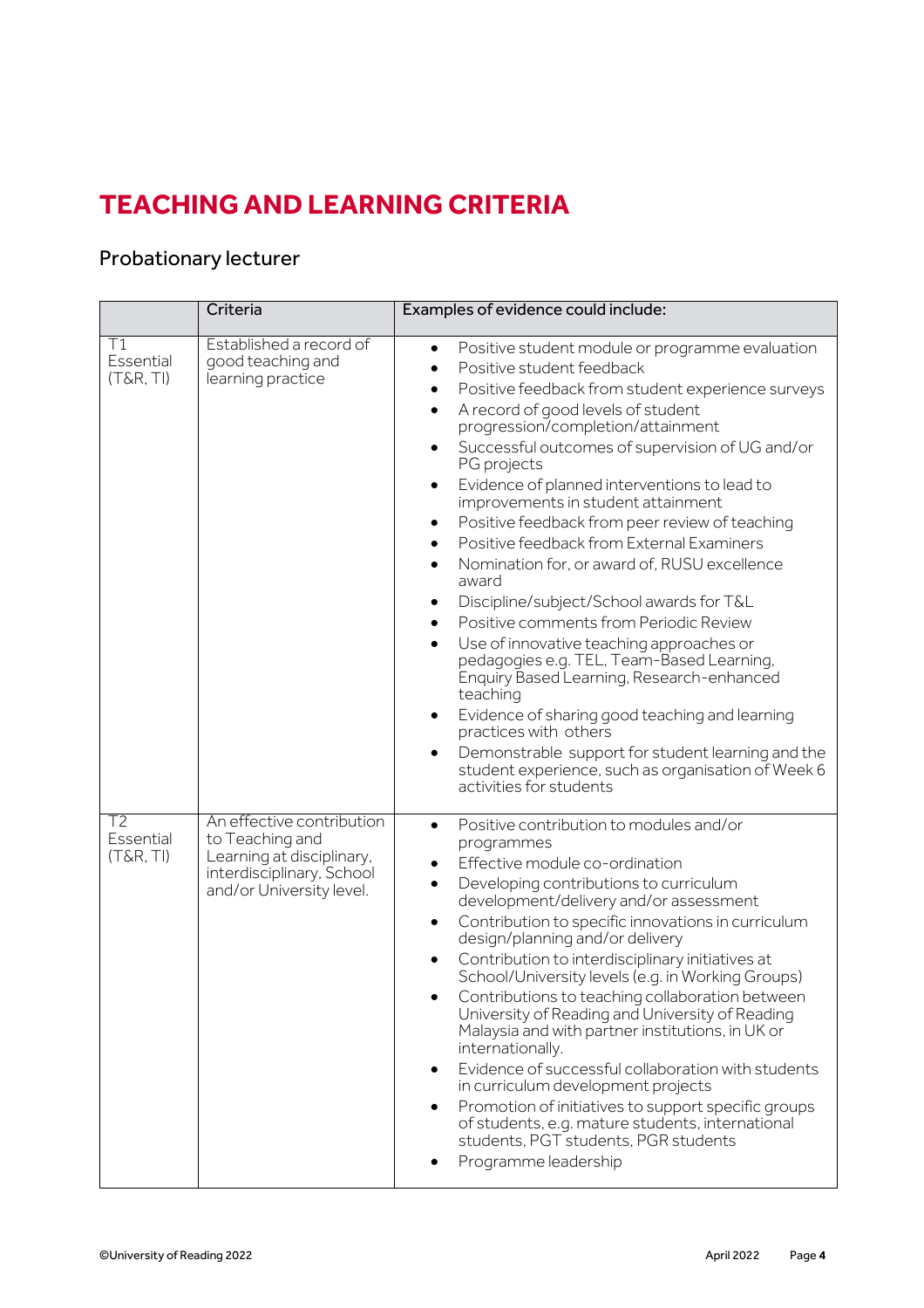| T3<br>Essential<br>(TI)              | Developing engagement<br>with the teaching<br>strategy of the<br>Department, School or<br>University.                                   | Engagement with any of the following:<br>The School or University internationalisation/<br>globalisation strategy e.g. through recruitment of<br>international students, globalising curricula,<br>contribution to off-shore teaching and/or<br>programme development, involvement with<br>ERASMUS, student mobility, The School or<br>University employability initiatives e.g. through<br>provision of placements, links with<br>industry/employers, development of<br>employment/placement focused modules<br>Interventions which have had a demonstrable<br>positive e.g. increasing student engagement,<br>attainment and/or progression, improving student<br>retention, improved student satisfaction scores<br>The School and/or University activities which aim<br>٠<br>to widen participation and/or promote access e.g.<br>outreach activities<br>The School and/or University TEL strategy and<br>$\bullet$<br>vision e.g. through contribution to MOOCs, e-<br>assessment and/or feedback<br>The School or University activities which aim to<br>٠<br>promote diversity and inclusion e.g. through<br>diversification of curricula content or delivery |
|--------------------------------------|-----------------------------------------------------------------------------------------------------------------------------------------|---------------------------------------------------------------------------------------------------------------------------------------------------------------------------------------------------------------------------------------------------------------------------------------------------------------------------------------------------------------------------------------------------------------------------------------------------------------------------------------------------------------------------------------------------------------------------------------------------------------------------------------------------------------------------------------------------------------------------------------------------------------------------------------------------------------------------------------------------------------------------------------------------------------------------------------------------------------------------------------------------------------------------------------------------------------------------------------------------------------------------------------------------------------------|
| T4<br>Essential<br>(TI)              | Developing<br>engagement with<br>professional<br>development activities in<br>T&L at<br>disciplinary/interdisciplin<br>ary/School level | Engagement with dissemination of T&L practices<br>$\bullet$<br>across the School and/or discipline and/or<br>University, e.g. T&L Showcases, T&L Exchange<br>Contributions to T&L webpages, blogs, social media<br>٠<br>Publications about T&L in recognised<br>journals/edited collections<br>Publication and dissemination of T&L case studies                                                                                                                                                                                                                                                                                                                                                                                                                                                                                                                                                                                                                                                                                                                                                                                                                    |
| $\overline{T5}$<br>Essential<br>(TI) | Developing a<br>contribution to the<br>management and<br>coordination of T&L<br>related activities in<br>Schools                        | Effectively undertaking representational and/or liaison roles<br>for example:<br>T&L communications<br>Library liaison<br>Inter-School of departmental liaison (e.g. in the<br>delivery of joint programmes)<br>Industry/employer liaison<br>٠<br>Positive contribution to student staff liaison<br>committees<br>Contribution to quality assurance in School e.g.<br>Periodic Review, Accreditation<br>Student engagement activities<br>Member of committees                                                                                                                                                                                                                                                                                                                                                                                                                                                                                                                                                                                                                                                                                                       |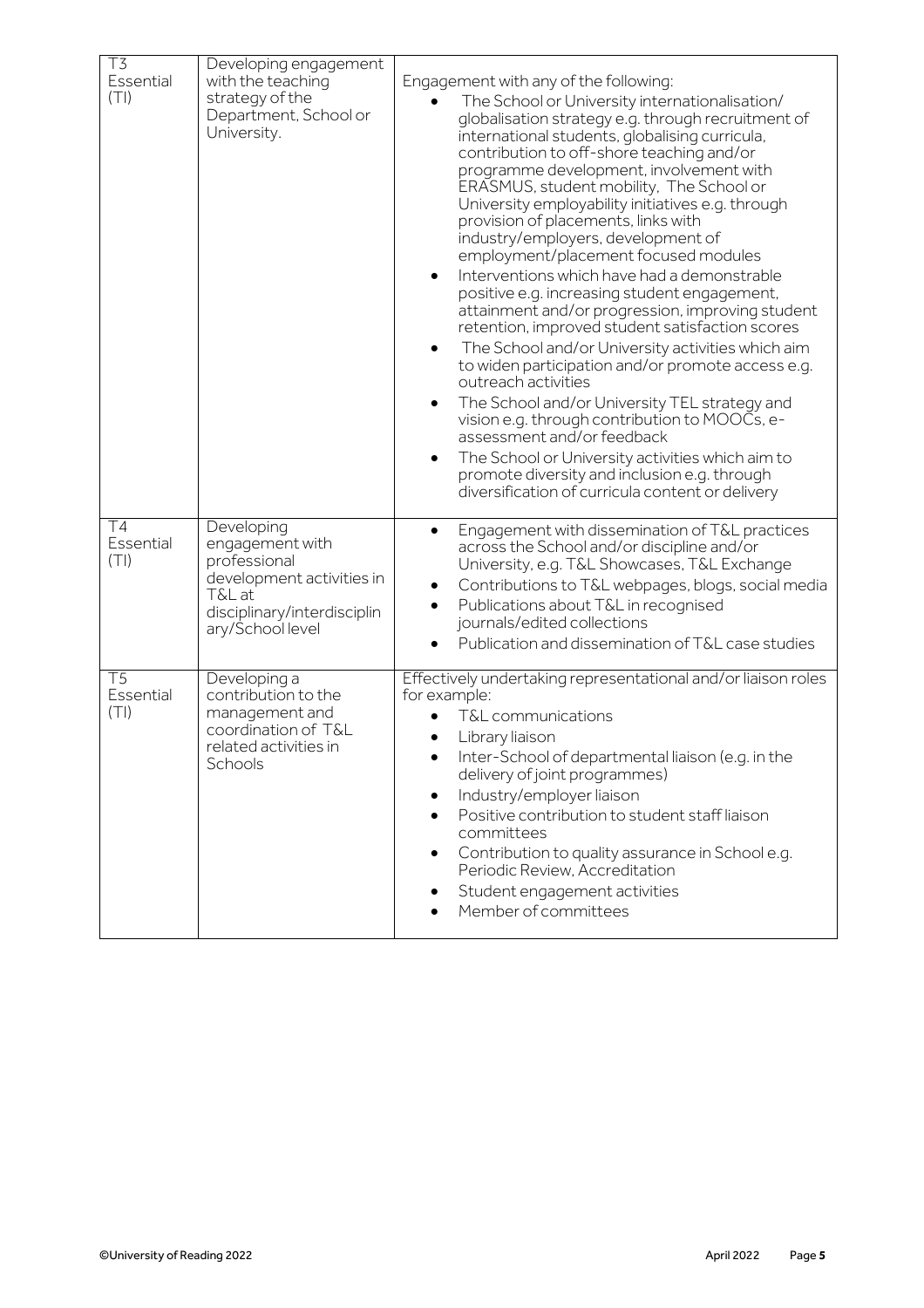# **RESEARCH CRITERIA**

### Probationary Lecturers

| Criteria                                |                                                                                                             | Examples of evidence could include:                                                                                                                                                                                                                                                                                                                                                                               |  |
|-----------------------------------------|-------------------------------------------------------------------------------------------------------------|-------------------------------------------------------------------------------------------------------------------------------------------------------------------------------------------------------------------------------------------------------------------------------------------------------------------------------------------------------------------------------------------------------------------|--|
| R1<br>Essential<br>$(T\&R)$             | Developing an independent research<br>profile at the University of Reading.                                 | Developing publication of outputs<br>from independent research<br>undertaken since appointment.<br>New research collaborations<br>$\bullet$<br>(internal and external). Engagement<br>with research centres and institutes.<br>Gaining independent funding for<br>research (including PGR funding).                                                                                                               |  |
| R <sub>2</sub><br>Essential<br>$(T\&R)$ | Emerging record of research of at<br>least national standing, built on high<br>quality research outputs.    | Several outputs, including outputs of<br>3 <sup>*</sup> quality, published during the<br>probationary period. Outputs<br>include publications or recognised<br>equivalent for the discipline, e.g.<br>exhibitions or performances,<br>including outputs based on PhD<br>research.                                                                                                                                 |  |
| R3<br>Essential<br>$(T\&R)$             | Emerging record of engaging with<br>external research funding, as<br>appropriate to the discipline.         | Writing and submission of good<br>quality and competitive bids for<br>research funding including external<br>grants,<br>PGR funding<br>Exhibition funding<br>Time at National Facilities and<br>Institutes<br>Individual fellowship funding<br>٠<br>External funding awards<br>$\bullet$                                                                                                                          |  |
| R4<br>Essential<br>(RI)                 | External esteem for research with a<br>developing national and/or<br>international profile.                 | Submissions and evidence of<br>speaking at national or international<br>events/conferences<br>Reviewing for leading<br>journals/publishers<br>Active engagement with research-<br>related committees, research<br>councils, or professional or learned<br>societies<br>Acting as a reviewer or assessor for<br>significant bodies (major funders,<br>leading journals). Organising panels<br>at major conferences |  |
| R <sub>5</sub><br>Essential<br>(RI)     | Engagement with PhD student<br>training and supervision, as Principal or<br>Co-supervisor, or panel member. | Details of PhD student supervision<br>undertaken<br>Involvement in the delivery of PhD<br>student training, supporting PhD<br>development activities (e.g. PGR<br>conferences, journals).                                                                                                                                                                                                                         |  |